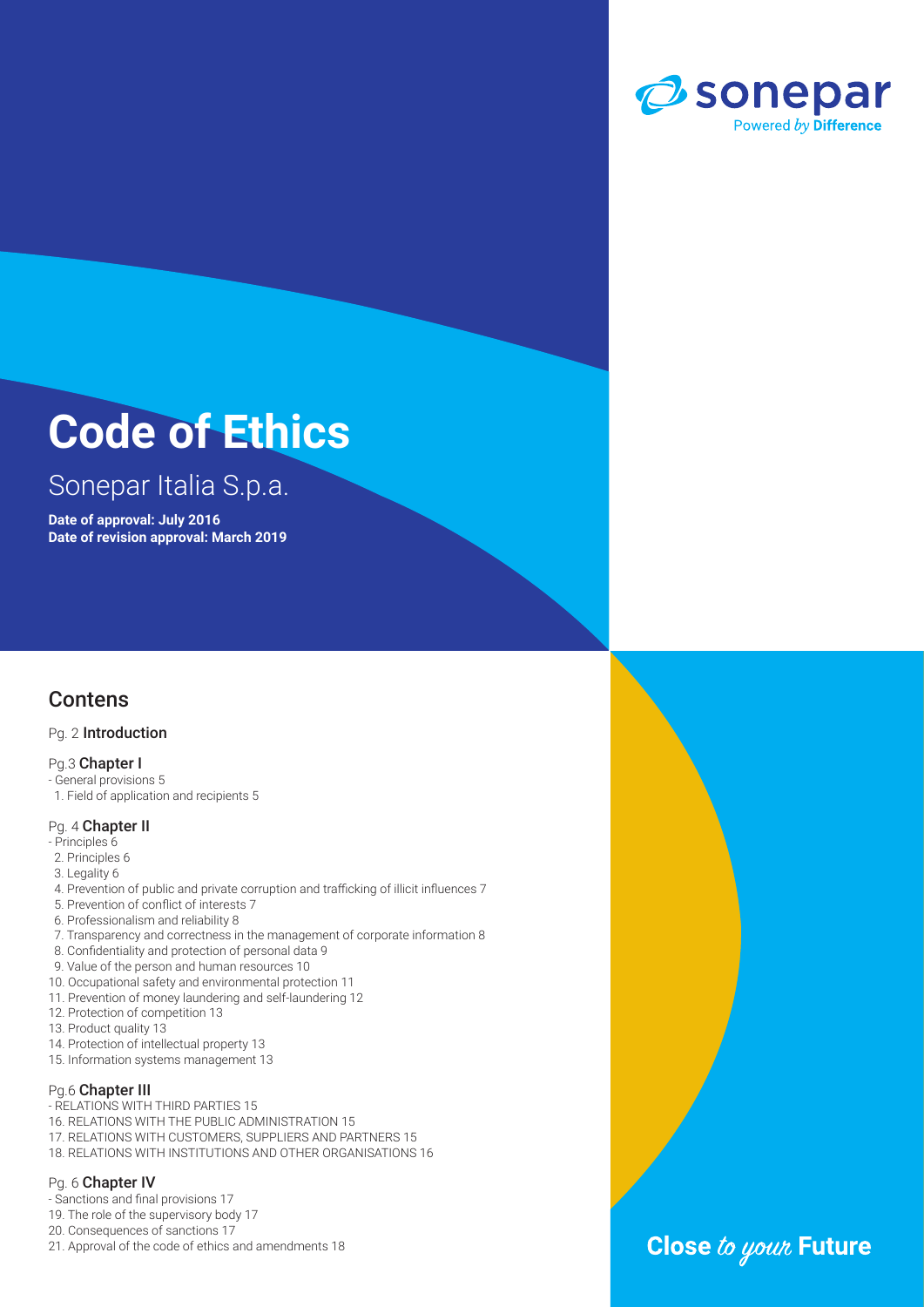## **Code of Ethics** Sonepar Italia S.p.a.



Sonepar Italia S.p.A. (hereinafter "Sonepar" or the "Company"), a joint-stock company with a Sole Shareholder, is part of the international Sonepar Group (hereinafter the "Group"), world leader in the distribution of electrical products.

The company is mainly active in the wholesale and retail trade of electrical products in general.

Sonepar is aware that the adoption of a Code of Ethics, in which the company's values are stipulated, is of primary importance, not only in the prevention of the offences set out in Italian Legislative Decree no.231 of 8 June 2001 (hereinafter the "Decree"), to which the Company has decided to comply, also in order to pursue its corporate purpose through effective, efficient and transparent activities.

This document (hereinafter the "Code of Ethics" or the "Code"), adopted by the Board of Directors of Sonepar, sets out the principles with which the Company conforms and for which it expects the strictest observance by all the Recipients, ensuring full compliance with "Sonepar Values", that the parent company Sonepar S.A. has chosen to inform the business activities of all the companies in the Group.

Moreover, this Code of Ethics is fully consistent with the principles expressed in the Code of Conduct of the international Sonepar Group, whose business and commercial relations are based on fundamental values such as respect and integrity, taking precedence over local codes of ethics. In the event of any difference between the provisions of the policies of the international Sonepar Group and the set of local procedures of Sonepar Italia S.p.A., the stricter provisions shall prevail, in accordance with the principles expressed in the Code of Conduct.

This Code is published on the Company's website.

Sonepar Italia Spa - Single-member Company Riviera Maestri del Lavoro, 24 - 35127 Padua - ITALY Tel.+39 049 8292111 - Fax +39 049 8946150

C.F. e P.I. 00825330285 - R.F.A. 155585 Register AEE IT15070000008964 Share Capital and Reserves € 200.067.645 i.v.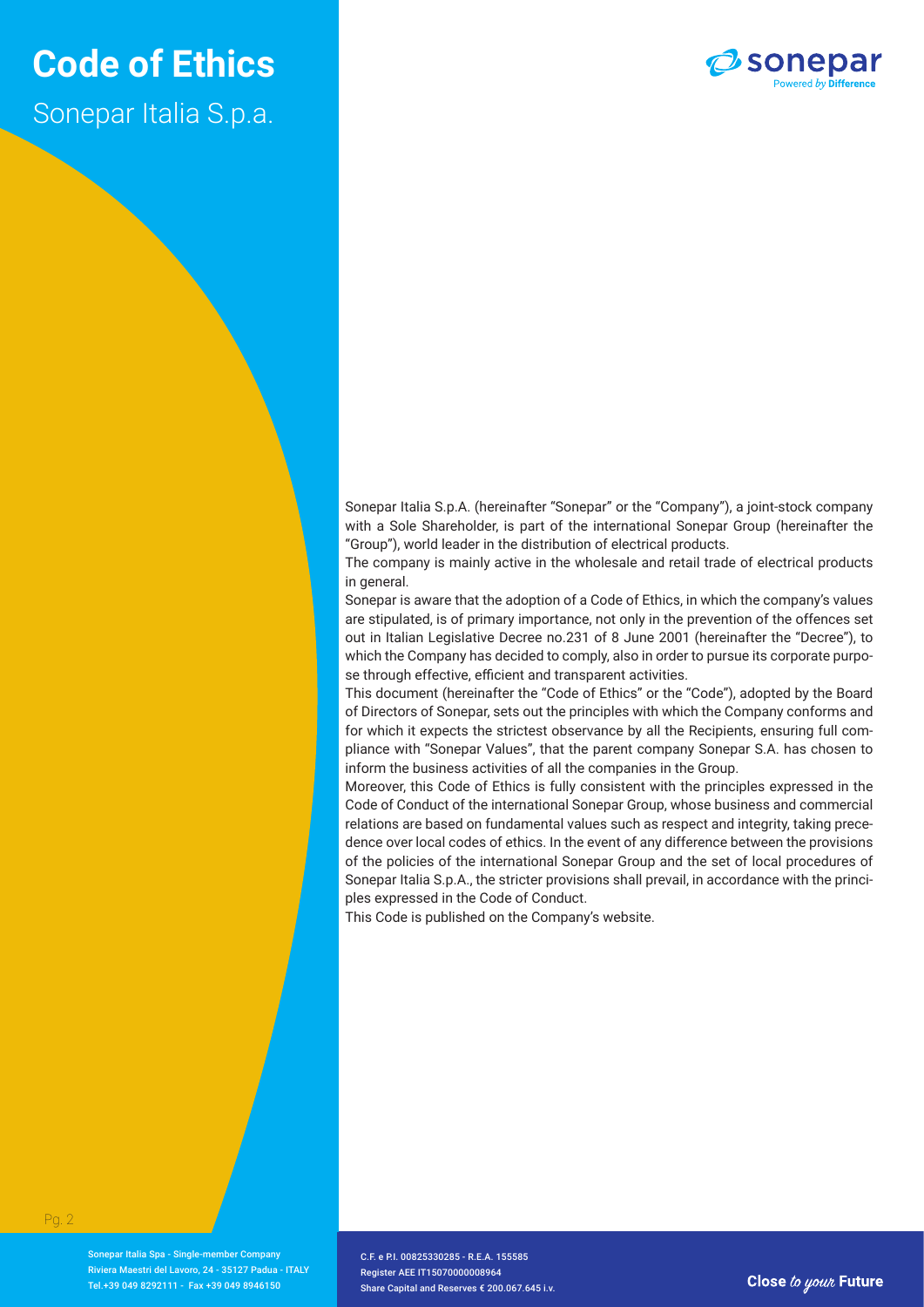

### Sonepar Italia S.p.a.

#### **CHAPTER I**

#### **1. FIELD OF APPLICATION AND RECIPIENTS**

1.1 The principles set forth in this Code are intended to bind all persons who, within the Company, hold positions of representation, administration or senior management, or who exercise, also de facto, management and control, including all employees without exception, anyone who cooperates and collaborates with the Company - for any reason - in the pursuit of its objectives, and - more generally - anyone who has business relations with the Company (hereinafter the "Recipients"). 1.2 The Company undertakes to disseminate this Code of Ethics so that it is brought to the

attention of all Recipients, as well as to ensure that company employees are adequately trained in its contents.

#### **CHAPTER II**

#### **2. PRINCIPLES**

The Company accepts and shares the ethical principles (hereinafter, the "Principles") set out below:

- legality;
- prevention of public and private corruption and trafficking of illicit influences;
- prevention of conflict of interests;

- professionalism and reliability;

- transparency and correctness in the management of corporate information;

- confidentiality and protection of personal data;

- value of the person and human resources;

- occupational safety and environmental protection;

- prevention of money laundering and self-laundering;

- protection from competition;

- product quality;

- protection of intellectual property;

- information systems management.

The Recipients shall ensure that their conduct complies with the Principles. Under no circumstances may the belief of acting in the interest or for the benefit of Sonepar justify conduct that is contrary to the Principles. Relations between the Recipients and Sonepar, at all levels, must be based on criteria and conduct of honesty, fairness, collaboration, loyalty and mutual respect.

#### **3. LEGALITY**

3.1 All the conduct of the Recipients related to work carried out on behalf of or in the interest of the Company shall be based on the strictest compliance with the Italian, EU and international laws in force and applicable to the Company or in the management of the relationship with the company.

#### **4. PREVENTION OF PUBLIC AND PRIVATE CORRUPTION AND TRAFFICKING OF ILLICIT INFLUENCES**

4.1 Recipients who represent, or act in the interest of the Company or have business relations with it shall refrain from any form of corruption regarding both public and private entities. In particular, the Company undertakes to implement all necessary measures to prevent and avoid any form of corruption, whether direct or through intermediaries without exception, including instigation.

4.2 Sonepar does not allow the granting or acceptance of benefits or favours for a specific purpose, nor any form of payment or granting of benefits to customers, business counterparts and third parties in general, which does not strictly result from a negotiated obligation or business relationship governed by an agreement.

4.3 No kind of gift is permitted that may be understood as an act of bribery or otherwise aimed at obtaining favours or benefits. Company employees must therefore avoid giving or receiving such gifts. Only small symbolic gifts that are culturally part of standard exchanges of courtesy between business partners and tend to be offered on special occasions are permitted. The company, however, explicitly asks its suppliers to donate the value of the gifts to charity.

4.4 Sonepar does not permit conduct aimed at exploiting relations with a public official or person in charge of a public service by unduly giving or promising, to oneself or to others, money or any other financial benefit as remuneration for illicit mediation towards a public official or person in charge of a public service, or to remunerate him/her in connection with the performance of an action in breach of his/her official duties, or even the omission or delay of an official action.

4.5 The company also expects its customers, suppliers and other partners to share these principles and act in compliance with them.

#### **5. PREVENTION OF CONFLICT OF INTERESTS**

5.1 Those who work within and on behalf of the Company work in order to pursue the Company's general goals and interests, making decisions responsibly, transparently and according to criteria of objective assessment, thereby avoiding situations in which they are, or may even just appear to be, in conflict of interests. It is therefore forbidden to engage in actions or activities that are incompatible with the obligations related to work activities. 5.2 Conflict of interest is understood as a situation in which the Recipient pursues a personal interest or that of third parties and not that of the Company, or engages in activities that may, however, interfere with his/her ability to make decisions in the exclusive interest of the Company, or personally take advantage of the business opportunities of the latter. 5.3 In the event of a conflict of interest, even if only potential, the Recipients shall promptly report it to the Supervisory Board, and comply with the decisions made as a result.

#### **6. PROFESSIONALISM AND RELIABILITY**

6.1 Sonepar carries out its business in accordance with the highest standards of ethical and professional conduct. All activities undertaken on behalf of the Company must be carried out with the utmost diligence, professionalism and reliability.

6.2 The Recipients are required to carry out their specific activities and implement agreements with the Company, with a commitment appropriate for the responsibilities entrusted to them, and protecting the reputation of Sonepar.

6.3 In carrying out their activities, Sonepar requires the Recipients to act loyally and in good faith in a spirit of mutual respect and collaboration, as well as to fulfil their contractual obligations and related services.

6.4 Sonepar cares about the integrity and respect of company assets, therefore all collaborators are required to use them responsibly and sparingly. In particular, the Company requires the Recipients to take care when using vehicles and computer equipment, including the e-mail system and the Internet.

#### **7. TRANSPARENCY AND CORRECTNESS IN THE MANAGEMENT OF CORPORATE INFORMATION**

7.1 To ensure that accounting documents meet the requirements of accuracy, truthfulness and completeness of recorded data, each accounting transaction performed must be supported by adequate documentation and a clear reference to the persons who authorised or recorded it, so as to allow for:

- an accurate and reliable accounting record; - immediate identification of the characteristics and reasons behind the transaction;

- easy reconstruction of the operational and decision-making process, as well as the identification of levels of responsibility.

7.2 All employees, within their scope of authority, shall act in such a way that all management data is correctly and promptly recorded in the accounts.

7.3 Each accounting entry must exactly reflect the results of the related supporting documentation. The supporting documentation must, therefore, be carefully preserved so that it can be easily retrieved.

Pg. 3 7.4 All persons representing the Company in dealings with third parties are required to correctly and responsibly comply with the management of administrative and accoun-

Sonepar Italia Spa - Single-member Company Riviera Maestri del Lavoro, 24 - 35127 Padua - ITALY Tel.+39 049 8292111 - Fax +39 049 8946150

C.F. e P.I. 00825330285 - R.E.A. 155585 Register AEE IT15070000008964 Share Capital and Reserves € 200.067.645 i.v.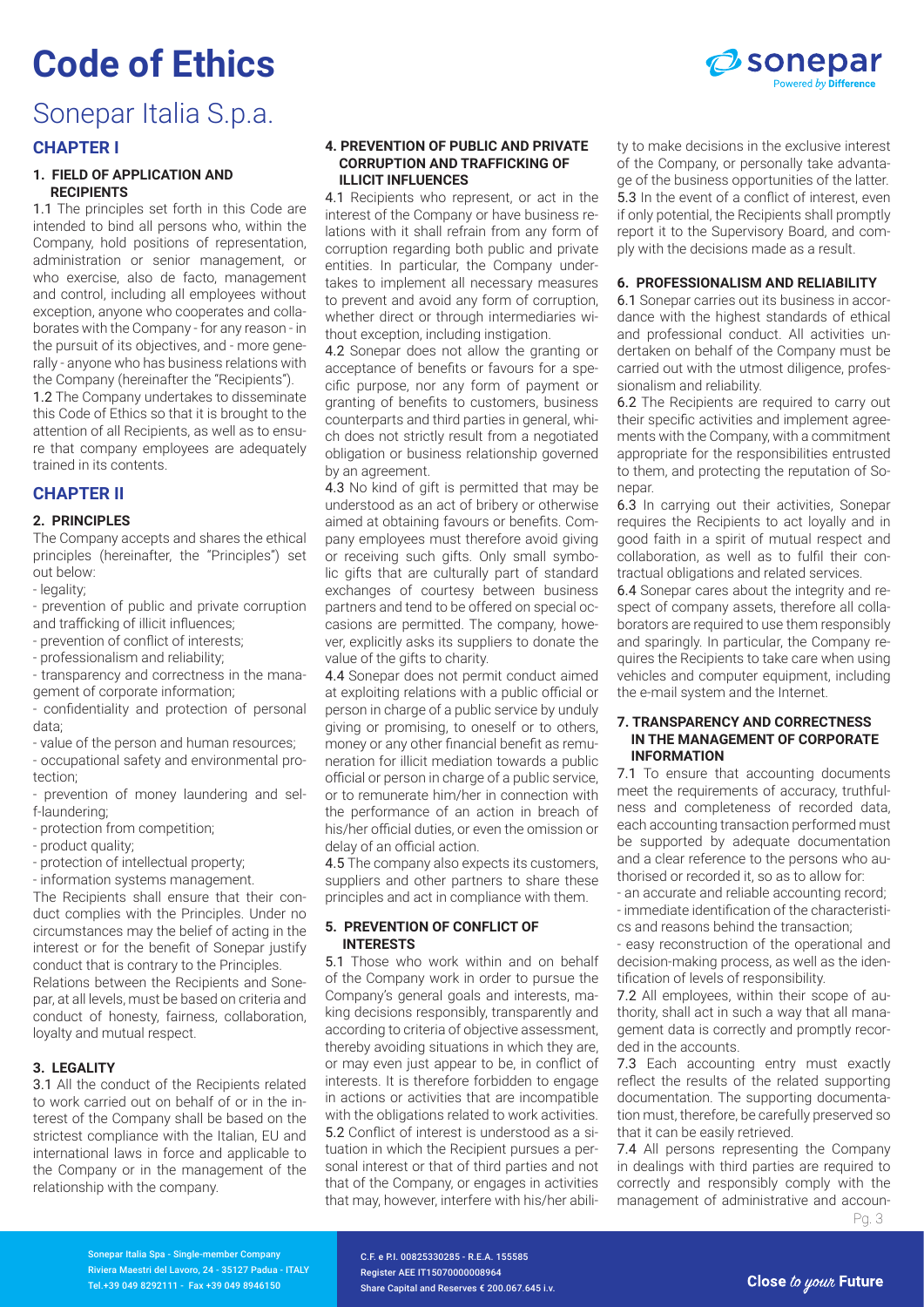

### Sonepar Italia S.p.a.

#### ting data.

7.5 The Company's communication to the outside world is based on frankness and truthfulness. It is, therefore, forbidden to spread false or biased information that might harm the corporate image, the trust of business partners or general relations with stakeholders.

#### **8. CONFIDENTIALITY AND PROTECTION OF PERSONAL DATA**

8.1 The Company protects the confidentiality of information that constitutes corporate assets or, in any case, of information or personal data belonging to third parties in its possession, in strict compliance with the legislation in force, including the protection of personal data.

8.2 The obligation of confidentiality, therefore, covers not only corporate data that have not been made public and the management methods of corporate processes but also information concerning customers, suppliers and business partners, as well as end consumers of marketed products, from whom the Company collects and processes personal data.

8.3 No Recipient shall benefit in any way, either directly or indirectly, from the use of confidential information or personal data acquired in the course of activities carried out on behalf of the Company, or communicate such information to others or recommend or encourage others to use it.

8.4 When communicating confidential information to third parties, permitted for professional reasons, appropriate measures must be taken to ensure the confidential nature of the third party and of information.

8.5 If electronic information protected by passwords are accessed, the latter may be made known only to assigned persons, who are obliged to safeguard it carefully and not disclose it.

#### **9. VALUE OF THE PERSON AND HUMAN RESOURCES**

9.1 For Sonepar, human resources are an essential value for the development and growth of the sector in which the company operates. The Company, therefore, protects the value of the person and - bearing this in mind - does not tolerate discriminatory conduct, harassment and/or personal offences, asking its collaborators to observe correct and polite conduct towards all persons with whom they establish relations and use exemplary language, also formally.

9.2 Sonepar undertakes to ensure that in the workplace and in the course of all company activities there is no harassment or discriminatory conduct based on age, gender, sexual orientation, race, colour, language, nationality,

political and trade union views, religious beliefs, marital and family status, disability, genetic information or other personal characteristics not related to work.

9.3 The Company prohibits any form of propaganda of ideas based on racial or ethnic superiority or hatred, as well as the commission or incitement to the commission of acts of discrimination or acts of violence on racial, ethnic, national or religious grounds in circumstances in which the act is based, in whole or in part, on the denial, gross trivialisation or condoning of the Holocaust or crimes of genocide, crimes against humanity and war crimes.

9.4 In the Company, the spirit of innovation is promoted, through the commitment to create the most favourable conditions for people to express themselves at their best, in compliance with the practices and tools of expression provided by the company, along with the development of the potential of each individual by means of constant investment in training and updating.

9.5 Given the importance attributed to personal resources and the need for their continuous growth, the Company uses many sophisticated communication tools that provide important and structured opportunities for participation.

9.6 In selecting and managing employees, the Company applies the criteria of equal opportunity, merit and enhancement of the abilities, skills and potential of individuals, undertaking to ensure that authority is exercised fairly and correctly. The Company opposes any abuse of power and, instead, promotes a balanced approach to performing specific activities and functions, as well as collaboration, mutual assistance and a sense of duty among colleagues. Company managers are required to set an example for their collaborators in respecting this Code and support the professional growth of the assigned human resources.

9.7 The Company ensures compliance with social security, pay and tax obligations and labour regulations, rejecting any kind of exploitation of the labour used, whether hired or employed also by third parties (i.e. contractors, suppliers) working on behalf of the Company. The Company does not establish and/ or continue relations with suppliers who use labour under conditions of exploitation.

9.8 The company's care towards its employees is also reflected in the prompt fulfilment of economic obligations and in the attention given to a serene working environment and job satisfaction.

9.9 Furthermore, the Company guarantees the proper fulfilment of all regulatory requirements aimed at ensuring that the employer can guarantee the lawful residence in the State territory of employees who are citizens of non-EU countries.

9.10 Activities aimed at facilitating the illegal stay of a foreigner in Italy or in another State of which the person is not a citizen or does not hold permanent residence status are also prohibited. In particular, activities aimed at the illegal entry and stay in Italy of family members, other than in cases of family reunification, which are explicitly provided for by law, are prohibited.

#### **10. OCCUPATIONAL SAFETY AND ENVIRONMENTAL PROTECTION**

10.1 Sonepar promotes the occupational health and safety of its employees and of all those who enter its offices and workplaces, as well as compliance with current occupational health and safety regulations.

10.2 The Company is also committed to quaranteeing working conditions that respect individual dignity and safe and healthy working environments by disseminating a culture of safety and risk awareness, promoting the responsible and safe conduct of everyone, also by means of training activities, in compliance with company procedures and current accident prevention regulations.

10.3 Bearing this in mind, all Recipients are required to contribute personally to maintaining the safety of the working environment in which they operate and to behave responsibly to protect their own health and safety and that of others.

10.4 In managing its business activities, Sonepar pays the utmost attention to environmental protection, seeking to improve the environmental conditions of the community in which it operates, in full compliance with current legislation.

10.5 More specifically, the Company promotes actions aimed at separate waste collection, recycling and correct disposal of waste, paying particular attention to the choice of service providers for waste management. 10.6 For the aforementioned purposes, the Company carefully monitors changes in Ita-

lian and European environmental legislation, requiring the Recipients of this Code to comply with all the provisions in force to protect the environment, also prohibiting any conduct that may involve unacceptable forms of pollution or, in any case, is contrary to the law, including any irreversible changes to the ecosystem.

#### **11. PREVENTION OF MONEY LAUNDERING AND SELF-LAUNDERING**

11.1 The Company requires the utmost transparency in business transactions and in relations with third parties, in full compliance with Italian and international regulations on

Pg. 4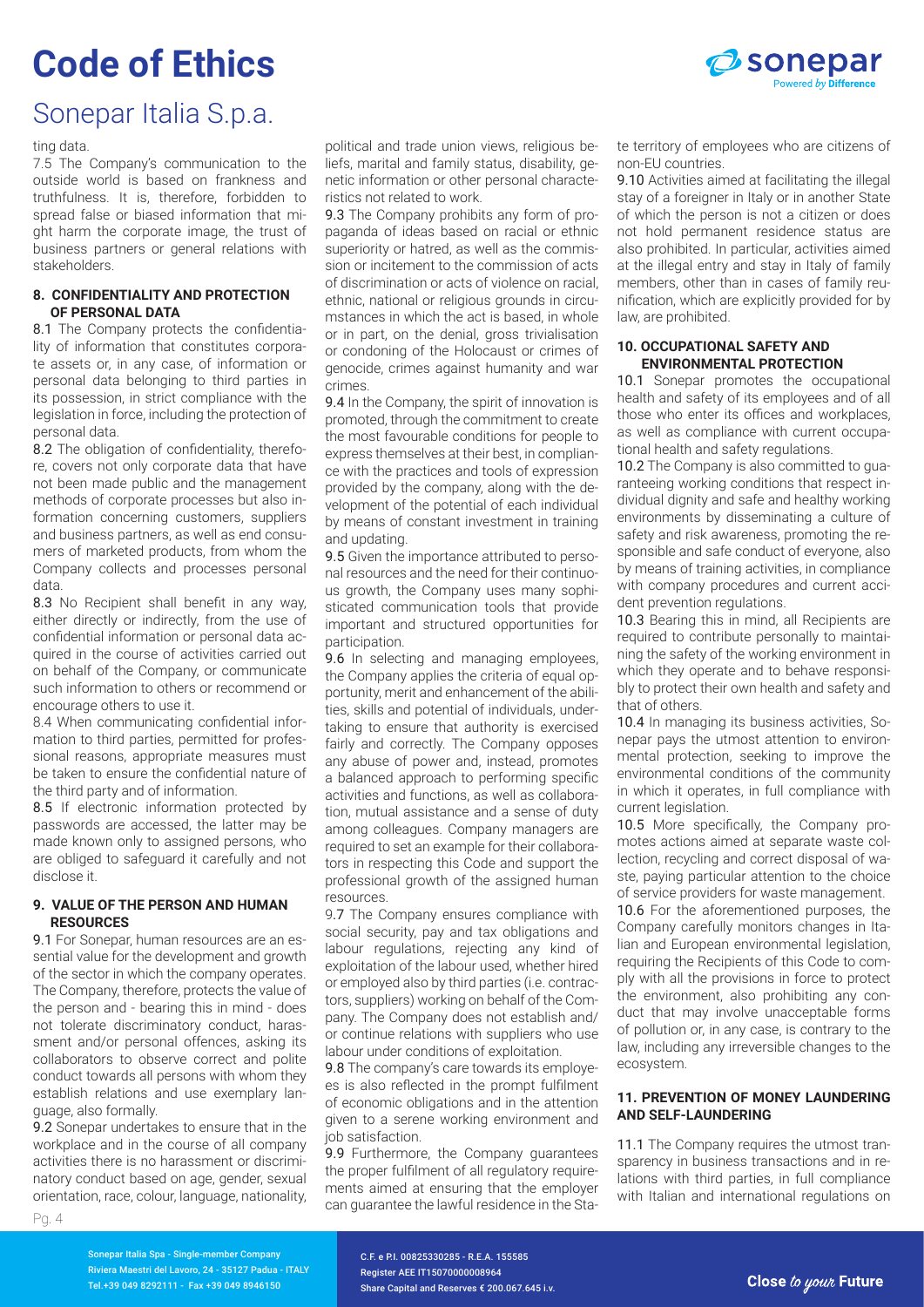

### Sonepar Italia S.p.a.

preventing money laundering. All financial transactions, including those with companies in the Group, shall be adequately justified in contractual relations and involve methods of payment that guarantee their traceability.

11.2 Accordingly, the Recipients shall not initiate business relations on behalf of the Company with partners, customers, suppliers, including any intermediaries, or third parties who do not provide proof of honourableness, do not have a good reputation or whose name is associated with money laundering or any other kind of offence that may prejudice their honourableness. Before entering into relations with such counterparts, it is therefore necessary to verify the information available on their respectability and the legitimacy of their activities in order to avoid any involvement in operations that might, even potentially, encourage the laundering of money from illegal or criminal activities.

11.3 In order to quarantee the utmost transparency in the economic and financial management of the company, Sonepar prohibits the Recipients from replacing or transferring money, goods or other assets resulting from unlawful activities, or carrying out other transactions in relation thereto, in such a way as to hinder the identification of their origin.

11.4 The Company neither purchases goods that, on account of the conditions offered, give reason to doubt the lawfulness of their origin nor does it enter into business relations with persons who give reason to believe that they are engaged in unlawful activities.

#### **12. PROTECTION OF COMPETITION**

The Company believes in healthy and fair competition and a competitive market, acting in compliance with antitrust regulations. Misleading conduct or conduct that may constitute unfair competition and/or abuse of a dominant position is therefore prohibited. These include (a) 'horizontal' agreements with competitors to fix prices or other sales conditions, to secure customers, territories or markets or to boycott certain customers or suppliers, and (b) 'vertical' agreements with retail installers to fix resale prices (a different - and permitted case - is indicating a suggested resale price).

#### **13. PRODUCT QUALITY**

13.1 Sonepar pays particular attention to the quality of its marketed products, with the aim of ensuring customer safety and satisfaction. 13.2 The purpose of promotional periodical magazines published by the Company is to present commercial offers and new products in the catalogue, i.e. to inform potential customers. Under no circumstances shall they contain material that is offensive or intended

#### to mislead the purchaser.

13.3 The Recipients are, therefore, required to provide true, accurate and comprehensive information on the quality and quantity of the goods sold and to carry out adequate checks on the quality, provenance, characteristics and origin of the marketed goods

#### **14. PROTECTION OF INTELLECTUAL PROPERTY**

14.1 In implementing the principle of observance of the law, the Company ensures compliance with Italian, EU and international regulations for the protection of intellectual property.

14.2 The Recipients are required to protect the Company's intellectual property, such as trademarks and trade secrets, and promote the correct use, for any purpose and in any form, of all intellectual works, including data processing programmes and databases in order to protect the author's patrimonial and moral rights.

14.3 To this end, any conduct aimed, in general, at duplicating or reproducing another person's work in any form and without permission is forbidden.

#### **15. INFORMATION SYSTEMS MANAGEMENT**

15.1 The Recipients shall use computer supports as well as Internet connections for service-related purposes only. They shall not keep any applications without the necessary user licences on their computers or on other computer supports owned by the Company. 15.2 Under no circumstances may computer and network resources be used for purposes that violate mandatory legal provisions, public order and morality, or for committing offences, damaging or altering information systems and third-party information (private and public organisations) or for unlawfully obtaining confidential information.

#### **CHAPTER III 16. RELATIONS WITH THE PUBLIC ADMINISTRATION**1

16.1 Relations and dealings with the Public Administration, public officials, public service employees and, in any case, any relationship of a public nature, are based on the strictest compliance with applicable regulatory provisions and the principles of transparency, honesty and fairness.

16.2 In such relationships, the Recipients shall not improperly influence the decisions of officials who negotiate or make decisions on behalf of the Public Administration. The management of relations with officials, exponents or representatives of the Public Administration is, in any case, exclusively re-

served for company departments authorised to do so based on the system of proxies and powers of attorney.

16.3 It is, therefore, forbidden to offer or give financial benefits, free gifts or other advantages, personal or otherwise, to encourage or reward decisions favourable to the Company, and, in any case, to grant benefits that give rise to doubts about the related correctness or appropriateness in impartial third parties.

16.4 In relations with the Public Administration, it is forbidden to use documents containing untruthful data or to omit relevant information in order to obtain, in the interest of the Company, domestic or EU contributions or funding. It is not permitted to use any public funding received for purposes other than those for which they were allocated.

16.5 Inspections by supervisory authorities and relations with judicial authorities must be managed by authorised employees in the spirit of cooperation, fairness and transparency. Attempting to hinder the smooth execution of inspections by concealing or destroying documentation is strictly forbidden.

#### **17. RELATIONS WITH CUSTOMERS, SUPPLIERS AND PARTNERS**

17.1 Sonepar strives towards the total customer satisfaction, guaranteeing politeness, courtesy, professionalism and a spirit of service while ensuring willingness and promptness in response to their needs. Company employees are therefore required to observe the utmost impartiality and fairness in managing relations with customers.

17.2 The choice of suppliers and stipulation of the related purchasing conditions are entrusted to the specific company departments, including service providers, which act according to objective and impartial criteria, mainly based on the assessment of reliability, quality, efficiency and affordability.

17.3 In any case, the Company requires suppliers to operate in compliance with all applicable laws, including, by way of example, employment laws relating to child labour, minimum wages, remuneration for overtime, recruitment and occupational safety.

17.4 Before entering into business relations on behalf of the Company, the Recipients shall choose Partners from among operators who meet the criteria of ethics, reliability, good reputation, credibility in the reference market and professional reliability, and who therefore provide guarantees of honourableness and good reputation.

#### **18. RELATIONS WITH INSTITUTIONS AND OTHER ORGANISATIONS**

18.1 Relations with institutions are based on the utmost rigour, transparency and fairness

Pg. 5

Sonepar Italia Spa - Single-member Company Riviera Maestri del Lavoro, 24 - 35127 Padua - ITALY Tel.+39 049 8292111 - Fax +39 049 8946150

C.F. e P.I. 00825330285 - R.E.A. 155585 Register AEE IT15070000008964 Share Capital and Reserves € 200.067.645 i.v.